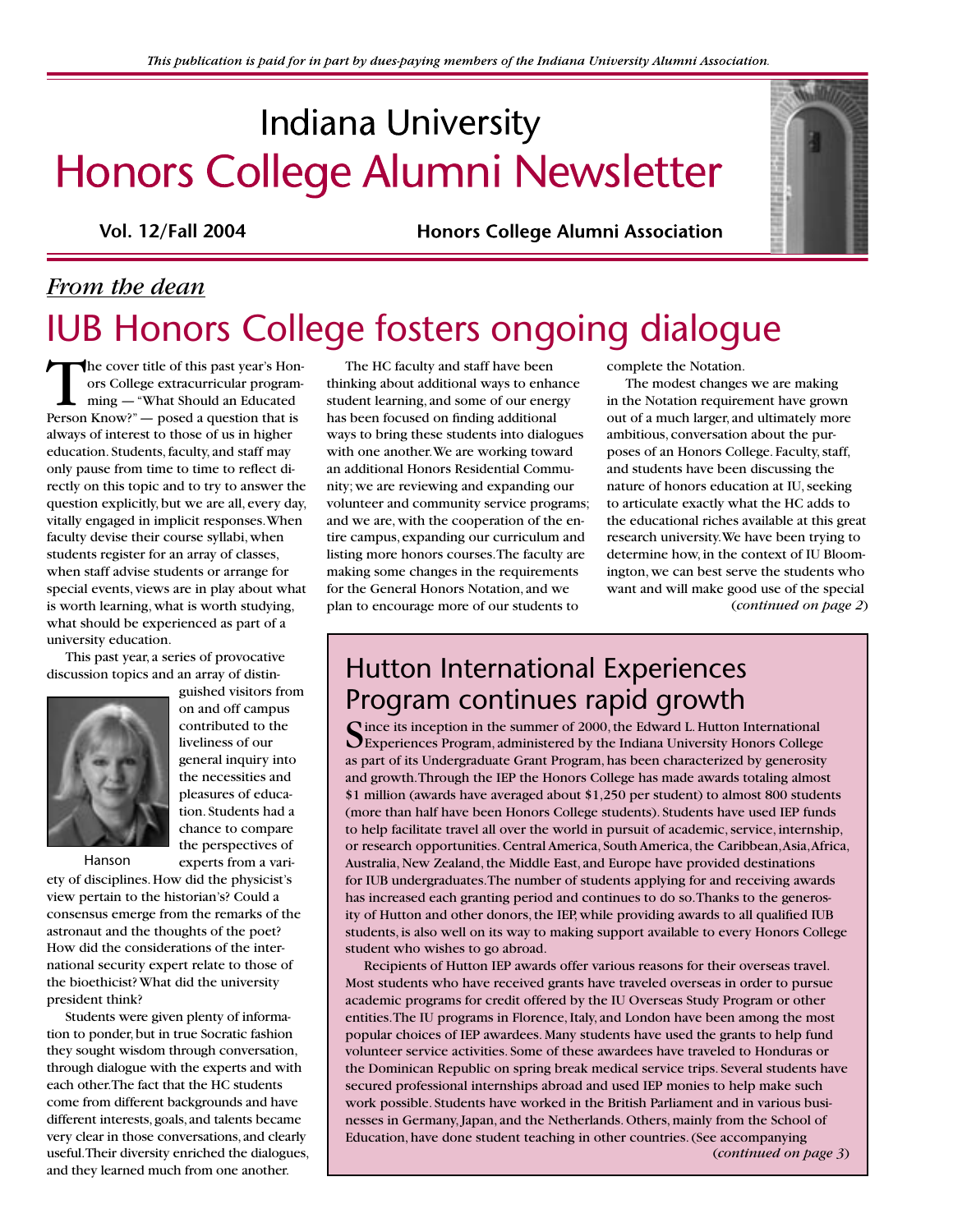# Hutton grants help make immersions projects available

Since it began in 2000, the Honors College Edward L. Hutton International<br>Experiences Program has helped senalmost 800 students overseas. About 40 of ince it began in 2000, the Honors College Edward L. Hutton International Experiences Program has helped send those students have been participants in the Overseas Project of the Cultural Immersions Projects sponsored by the IU School of Education. "Our program gives students a chance to gain perspective on other peoples' world views and better understand what other cultures value in education," says Cultural Immersions Projects director Laura Stachowski.

The Overseas Project, according to Stachowski, provides education students an option to go overseas at the end of their student-teaching experience. The program started in the early '70s and has been directed by Stachowski since 1994. Students currently may opt to go to England, Scotland, Wales, Ireland, Australia, New Zealand, Kenya, Taiwan, India, Costa Rica, or Spain. Stachowski hopes to add Siberia, China, and Thailand to the possible list of destinations in the near future.

Students "go abroad as professionals, as teachers, and become participants in the communities they visit," Stachowski says.

"Despite everything that's gone on in the world, it's encouraging to me that students (and their parents) haven't been deterred from pursuing international experiences," she says.

Students spend a year preparing for their international teaching experience. They attend classes about their intended destinations and meet people from the countries they will be visiting. Before going abroad, they do 10 weeks of student teaching in Indiana. Once overseas, students live with host families. They must also participate in a service-learning project. Students also regularly report back to Stachowski and her staff about their activities. Recently, more than 100 students a year have participated in the Overseas Project. "They're never going to be the same teacher that they were before," Stachowski says. "They're going to bring a much wider perspective to their classrooms."

"International friendships build peace one person at a time, but, Cultural Immersions as a whole builds peace hundreds of people at a time," says Rachel Martz Tarbert, who taught in Sussex, England, last spring. "All over the world, people have not only

## *HC student garners Mitchell Scholarship*

Robert (Paul) Musgrave, of Evansville, Ind., a Wells Scholar and Honors College alumnus who received a BA in August 2004 with departmental honors in both political science and history, was named one of 12 George J. Mitchell Scholars nationwide.

During the 2004–05 academic year, Musgrave will study for a master's degree in politics at University College Dublin, Ireland's largest university. He is the third IU student to receive the Mitchell award. This year's competition included 245 applicants from 166 colleges and universities across the country.

"This is a fabulous program that has done great things for building relations between the United States and Ireland," Musgrave said. "I want to understand not



Musgrave

only the Northern Ireland situation, but also the Republic of Ireland itself, which is a remarkable story of progress." Launched in 1998, the Mitchell Scholarship honors

outstanding Americans who exhibit academic excellence, leadership, and community service. The scholarship, which is administered by the U.S.–Ireland Alliance, is named in honor of former U.S. Senate Majority Leader George J. Mitchell, who chaired the historic Northern Ireland peace process in the 1990s. It is supported by an endowment established by the government of Ireland.

Many recipients have withdrawn from the long-established

Rhodes, Marshall, and Fulbright competitions to accept a Mitchell Scholarship. Musgrave said he chose to pursue the Mitchell Scholarship despite also being nominated for the Rhodes and Marshall scholarships.

Musgrave studied Chinese politics and international relations in Shanghai during the spring semester. He had previously completed senior theses in political science (on national missile defense) and history (on Herman B Wells's role in state banking regulation during the Great Depression). He graduated in August.

While at IU, Musgrave wrote a weekly column on U.S. foreign policy, international affairs, and the IUB community for the *Indiana Daily Student*. He also co-founded the *Hoosier Review*, an alternative student news source at IUB, in 2002.

made a connection to IU and to the student teacher, but have hopefully had a positive experience with an American."

Honors College Edward L. Hutton International Experiences Program grants have helped provide support for almost 40 students in this program since the spring of 2002. "The Hutton grants are a wonderful source of support," Stachowski says. "They make it possible for some students to participate who otherwise could not."

### From the dean

#### (*continued from page 1*)

opportunities we offer. This is a conversation we would love to have you join.

Do you have views about what the Honors College should be doing or what value it added to your own education? The experiences you have had since graduation, the challenges you've faced and the lessons you've learned add crucial depth to your judgments, so we'd be especially grateful for your insights. Our conversations will continue, and there is reason to believe the whole campus is interested in these issues about the Honors College and in helping us succeed, so this is an especially auspicious time to join the dialogue. As always, we welcome your comments.

We have also added new voices here in the Honors College headquarters. We were very sorry to lose Jane Plaza, our wonderful program assistant. Her tact, good judgment, and intelligent efficiency will be greatly missed, but Jane became a mother this year, and her husband accepted a terrific job in another state, so, much as we miss her, we must simply wish her well. We send similar good wishes with Evan Haas, who served the HC wisely and well during his stint as a graduate assistant adviser. On the other hand, we have been very fortunate in hiring five superb new staff members, Assistant Dean Lynn Cochran, community liaison and adviser Nigel Pizzini, multicultural outreach coordinator and adviser Karen Denise Howard, scholarship coordinator Mark Zacharias, and extracurricular program assistant Twila Pickens, and all bring energy, imagination, and fresh ideas to the HC. Becky Steele has been promoted to director of administration and planning, and we are lucky to have her wit, discernment, skill, and understanding deployed in this new role. It is an exciting time for the Honors College. Please join in the excitement, and, again, send us your comments and suggestions. We want to hear your thoughts.

> — *Karen Hanson hansonk@indiana.edu*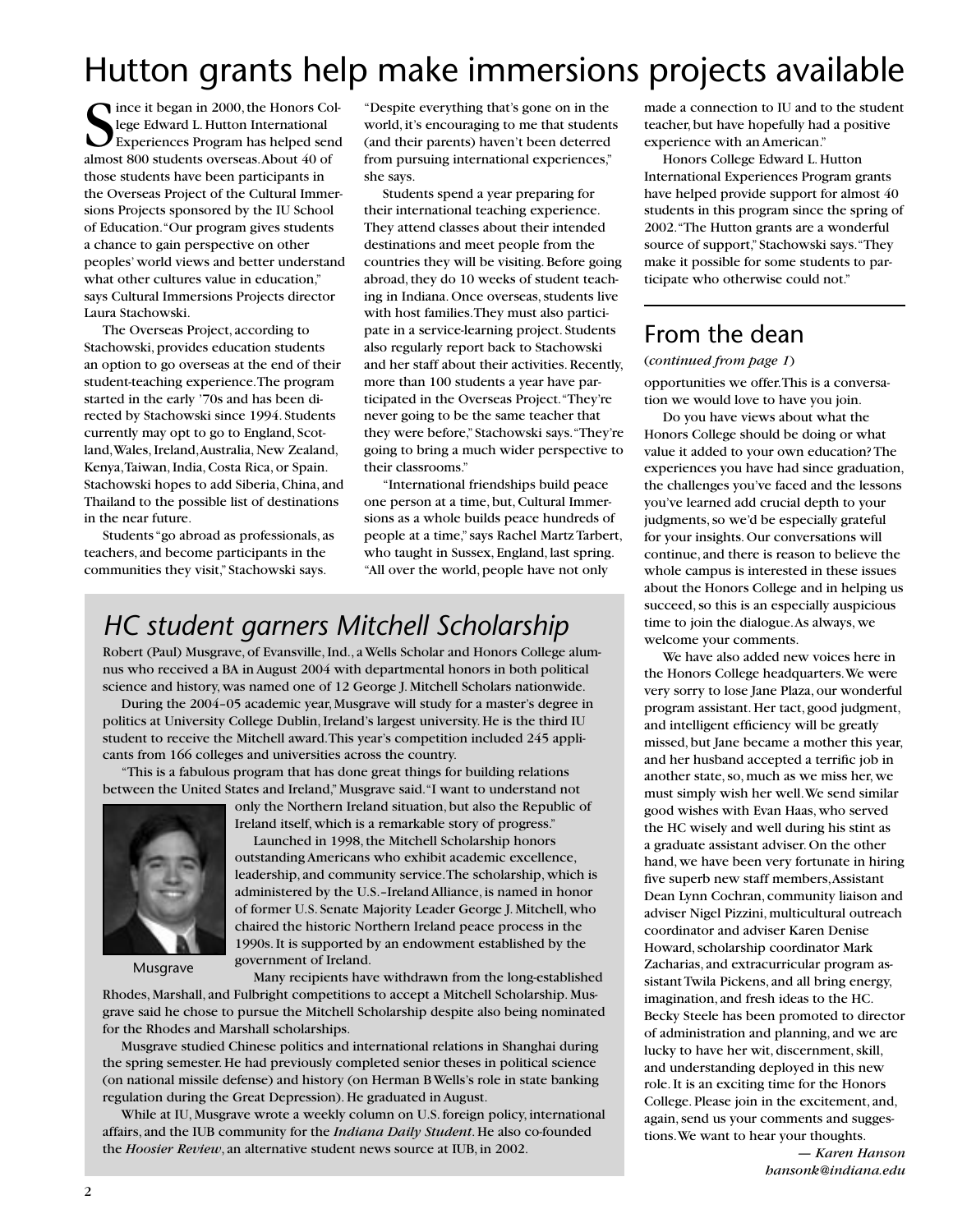# *IEP student teacher describes New Zealand experience*

*Like all IEP awardees, Laura Denny, BS'03, had to write an essay describing some important aspects of her journey abroad. Denny prefaced her essay about her student-teaching experience in New Zealand during the spring and summer of 2003 with two interesting quotations, one from Joyce Carol Oates, the other from Marcel Proust. The Oates quote read, "It's where we go, and what we do when we get there, that tells us who we are." The Proust epigraph stated that "the voyage of discovery lies not in finding new landscapes, but in having new eyes." Denny's essay (excerpts follow) more than demonstrates the appropriateness of her quotation choices.*

#### From Laura Denny …

… How can I possibly capture all that I have experienced, absorbed, and observed in a few measly pages of writing? As an English major, writing articulately and concisely about complex ideas and texts should not be a seemingly impossible feat. Until this assignment, however, I have not felt so deeply passionate about my subject matter. What I experienced will forever run through my blood and draw me to Aotearoa (the name given to New Zealand by the Maori that means "land of the long white cloud").

… Nothing will ever compare to the feeling of spotting the city lights of Auckland as our plane descended over the

#### Hutton

#### (*continued from page 1*)

stories.) A small number have traveled in order to pursue independent service, research, or creative activities. One student helped build trails for tourism in a poor area of Argentina. Others have visited museums in various European locales in order to pursue research in art history. Other students developed art or photography portfolios based on their travel. One anthropology student even served as an intern at an African monkey preserve. And several ballet students spent the summer studying and auditioning for various European dance companies.

In short, the IEP awards have helped make exciting and diverse opportunities overseas more and more possible for IUB students.

Hutton IEP awards are made for any of four different periods: fall, full year, spring (includes spring break trips), and summer. The number of awardees in each of these time categories has increased each year since the program's inception. Grants for

harbor at dawn after being caught in a bizarre 12-hour time warp on our 747. It seemed utterly surreal. This being only my second international flight, the only thought that repeatedly crossed my mind was, "This



Denny

place actually exists! Here it is!" My friend Katie and I held our mesmerized gazes out our windows until our cheeks hurt. We had arrived.

… After rereading my travel journal recently, I am pulled back to the overwhelming feeling of being (or trying to be) a variety of personas: a professional, educated teacher; a 22-year-old blond American; an ultra-conservative houseguest; a socially competent but not indulgent woman; a reflective and thorough student; a new friend. … Moment to moment, I continually tried to see myself objectively through others' eyes and hoped I was "playing the role" well, faking it when needed, but always trying my best to be myself. Being in a new land with new people, I felt both this pressure to "do" each of these personas justice, but also the freedom to push personal limits, to try different and even new versions of myself.

… My four years at IU were spent diligently studying and working to support

fall have gone from three in 2000, to 14 for 2001, to 15 for 2002, to 31 for 2003, and to 67 for 2004. Full-year awards have gone from 13 for 2001–02, to 19 for 2002–03, to 21 for 2003–04, and to 37 for 2004–05. Spring awards have risen from 11 in 2001, to 26 for 2002, to 73 for 2003, and to 150 for 2004. Summer awards have increased from 32 in 2001, to 63 for 2002, to 73 for 2003, and to 142 for 2004.

The increase in applications and awards suggests that the Edward L. Hutton International Experiences Program may have reached a tipping point, and may grow at an accelerated rate from this time forward. Reasons for this growth include increased cooperation between the Honors College and the IU Overseas Studies Program; the continued support of the IU administration for the program; and student buzz about the IEP, especially among returning awardees and their friends. The Honors College and the IU Foundation will continue to publicize the Hutton IEP as a great opportunity for every student to help make overseas experiences a reality in his or her educational plans.

myself with little or no time allotted for much of a social life. … So, while in New Zealand, it was interesting for me to find myself comfortable with the casualness of the social/party scene, specifically when it involved other teachers and staff from the school where I worked. … It truly did reflect a kiwi sensibility that I appreciate and wish other cultures could adopt: They work hard and are good at what they do, but don't take everything so seriously and truly enjoy being/working together, both in and outside of school. So I am truly grateful for the people I was fortunate to work and live with, as they provided me freedom, acceptance, and the opportunity to explore, practice, and improve the many "me's" I tried to be while on my journeys.

… While each corner of the globe possesses its own uniqueness and splendor, New Zealand is a land of mysticism, majesty, poetry, and diversity like no other. I was amazed by the richness of color, of texture, of overwhelming beauty. The landscape was intoxicating, overpowering, and plentiful, as if it permeated through, across, all around, and within everything. It is incredibly humbling to be surrounded by such magnificence and to be amongst people who not only acknowledge this, but revere, protect, and have pride for all that encompasses them. … This is a country that is able to provide much if not most resources for itself because its citizens are conscious of the delicate balance of give and take.

… While I heard (many) criticisms of the United States, I did experience times of pride for the United States. I taught a brief but fun unit on America in my classroom, and it made me feel special that these kids were so interested and excited to learn about a place that many of them might not ever visit. … At times like these, I held a high regard for the sheer size and variety our land provides. … We truly do have an amazing country. It inspired me so much that when I returned, I immediately wanted to travel and visit the places I seemed to know so much about. … Being a teacher, I sincerely feel it is my responsibility to bring as much life and experience into my classroom as possible, in order to provide an insight about the world beyond the local community, and to inspire youths to go out and see for themselves what the world can teach them.

*Denny's essay ends with a quote from Pico Iyer: "Travel is the best way we have of rescuing the humanity of places and saving them from abstraction and ideology." Laura Denny currently teaches in San Padre Island, Texas.*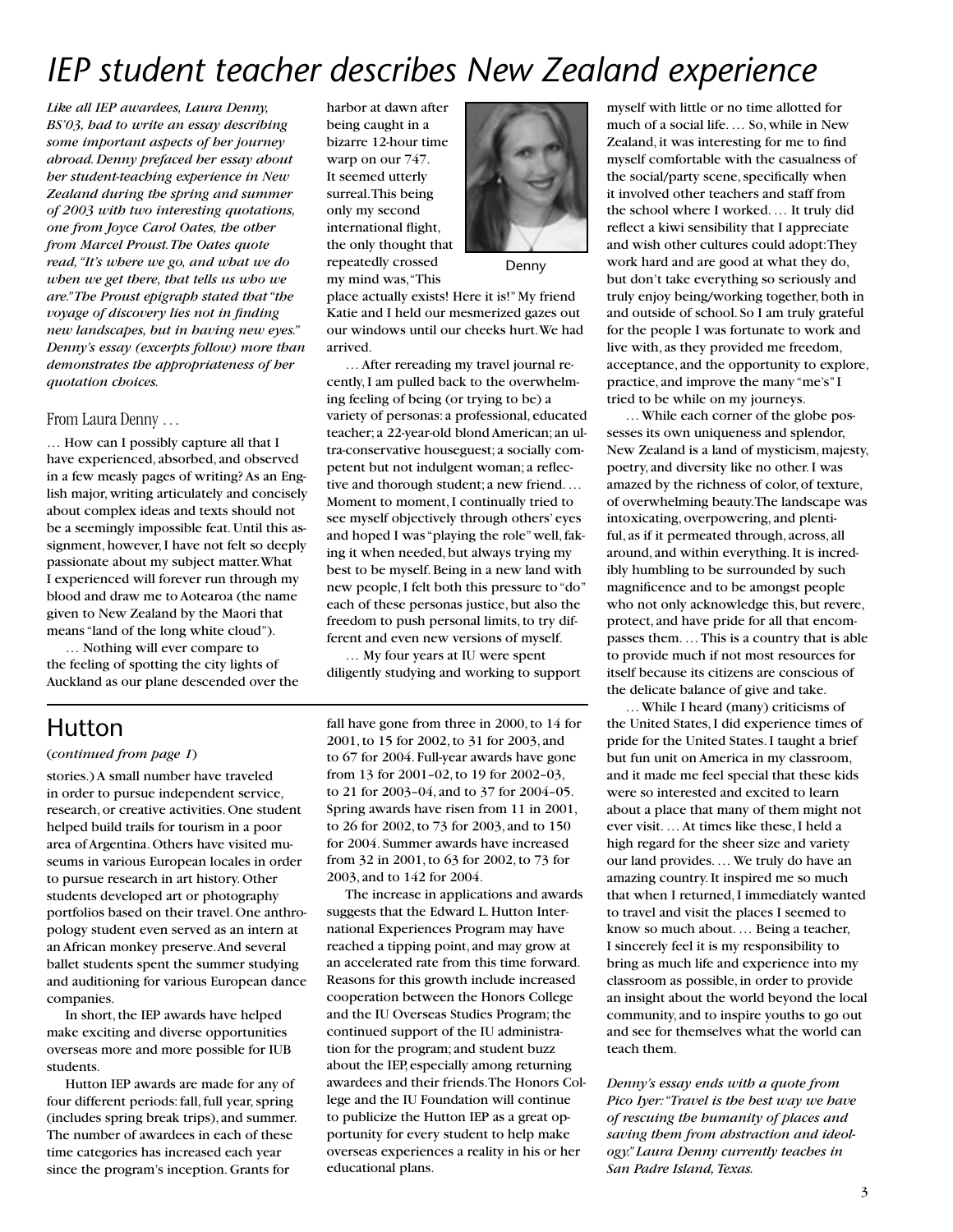# Honors College grants help promote jazz

U School of Music senior Ariel Alexander has received three Honors College<br>grants —for creative activities, for an internship, and for international travel — but U School of Music senior Ariel Alexander has received three Honors College grants —for creative activities, for an inwhat they've paid for may be surprising. The jazz studies major from St. Louis used a creative activities grant to help record a CD with her band, Conspiracy Theory; organized a high school extracurricular jazz program with the help of a professional experience grant; and traveled to Costa Rica to play with the National Conservatory there with the help of an Edward L. Hutton International Experiences Program grant.

Alexander has been playing saxophone since sixth grade, and although she was active in her school bands and awarded for her skill, she aspired to be a doctor until her senior year of high school. She chose the IU School of Music for its liberal arts approach. "It's a good program," she said, "But it also had a real school that most

conservatories don't have." She began as a political science and music double major, but has since dropped official interest in politics.

In December 2002, Alexander and her four bandmates — Jon Bremen on



Alexander

guitar, Jonas Oglesbee on drums, Jesse Wittman on bass, and Professor Pat Harbison on trumpet — formed Conspiracy Theory. They practiced daily during the summer of 2003 and released their self-titled CD in February 2004. Alexander can't stop praising the others in the band, and of Harbison, she said, "He's our mentor, but he's also our friend."

The director of the National Conservatory in Costa Rica was a former student of Harbison's at the University of Cincinnati,

## *Virginia Stoner visits campus*

Virginia Stoner, BA'41, who with her husband, Richard, BS'41, LLD'94, established the Richard and Virginia Stoner Scholarship in 1984, visited campus during the last Christmas season to meet and lunch with Stoner Scholarship recipients and a few of her grandchildren. The Stoner Scholarship rewards future potential leaders in our society by considering as criteria for selection not only the scholastic achievements but also the extracurricular activities of the recipients.

The Stoners have lived in Nashville, Ind., for many years. Richard, who was ailing and could not attend, retired from Cummins Inc. several years ago. He was an IU trustee from 1972 to 1992 and a board member for the IU Foundation.



Gathered around Virginia Stoner are, from left, kneeling: Stoner Scholarship recipients Marcus Messmer, Class of 2005, left, and Will Haughey, BS'04; standing, first row: granddaughter Annie Abrams, Class of 2007; daughter Pamela T. Burt, BA'66; daughter Janet E. Stoner, BA'74, MS'76; and granddaughter Abbie Burt, Class of 2006; and standing, second row: Stoner Scholarship recipient Tracey Lewis, Class of 2005; grandson Ryan Stoner, BS'04; Honors College Dean Karen Hanson; and Stoner Scholarship recipients John Scrofano, Class of 2004, and Poonam Shah, BS'04.

and for 10 days on spring break 2004, the members of Conspiracy Theory flew to Costa Rica and sat in on classes at the conservatory. The band stayed in a house owned by a student's father, taught jazz to the Costa Ricans, and learned the art of salsa. "They're so much more relaxed," she said. "Their approach to life is so much more laid back. We saw a salsa band one night, and it was some of the best live music I've ever seen." The conservatory is not limited to the unusually talented, but most of the Costa Rican students had remarkable talent. "They all had really good ears," Alexander said. "They picked everything up really quickly."

The high school jazz program Alexander formed in the fall of 2003 also works with students with good ears. Last school year, 40 students from surrounding high schools enrolled in the not-for-profit sessions with Alexander and four other IU student coaches. The musicians specialized in horns and rhythm sections and were split into several jazz combos, who squeezed in lessons and practices after school and at night.

Although she's in charge of the program's administration, she also coaches combos and is interested in teaching. After graduation, she would like to start a jazz program of her own, complete with personal lessons and group combos, either privately or through a university. She would like to use her talent and enthusiasm to inspire other, younger musicians.

"Without the grants from the Honors College, there's no way we would have been able to pay for the recording and the duplication," she says. "It wouldn't have happened. The same goes for Costa Rica and the high school program; it wouldn't have happened without that support."

 Alexander still plays with other ensembles. In May, she played at the Kennedy Center's Mary Lou Williams Jazz Festival with the group Sisters in Jazz Collegiate Quintet. Earlier this summer, Alexander participated in the Steans Institute for Young Artists Program at the Ravinia Festival in Highland Park, Ill. During the school year, she plays with the School of Music jazz band as well as with other groups. But a year and a half with Conspiracy Theory has made it her primary group. Their CD, *Conspiracy Theory*, features nine original tracks, five of which were written by Alexander herself, and is available at Bloomington book and music stores, and from Alexander's Web site, www.arielalexander.com.

"I just remember always wanting to play jazz," Alexander says. "I need to get away from it sometimes, but the easiest way to get good is to listen and listen."

— *Sara Goble, Class of 2004*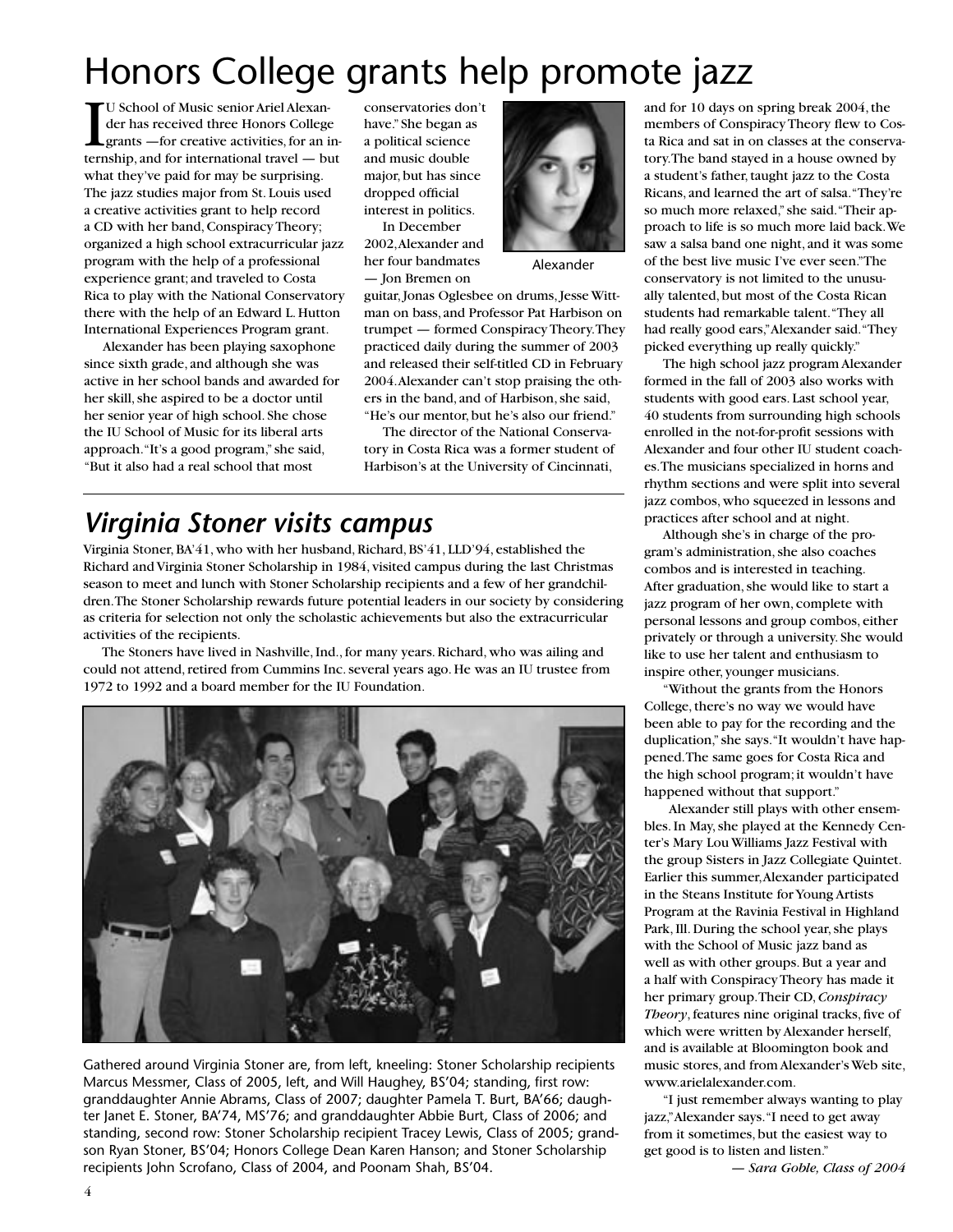# *Honors Residential Community brings students together*

The Honors Residential Community, located in Forest Quad, has brought Honors College students together since 1999, when about 90 students occupied two floors in the Third Street dorm. Recent graduate Sonja Kuhnau and senior Alex Overhiser provide living proof of one of the benefits (matchmaking) of Honors College proximity living. The two, who met at the HRC in 2001, have set their wedding date for August 2005.

Kuhnau, who majored in music performance (French horn), minored in Spanish, received a certificate in journalism, and earned a General Honors Notation, is from Burnsville, Minn., a suburb of the Twin Cities. Overhiser is a secondary education major with a concentration in social studies and is from Decatur, Ind. (He will graduate in 2005. Kuhnau, who spent the summer working as a technical writer for Conagra Foods in Lakeville, Minn., hopes to relocate to Indianapolis this fall.) The two met and quickly became friends when they lived on the same floor in the HRC during their freshman year at IU. "We loved it," Kuhnau said. "All of us on the floor got along really well right away. It was probably the best part of my freshman year." Kuhnau stayed at the HRC for her



Kuhnau and Overhiser

sophomore year, but Overhiser moved off campus with a friend. The two remained in close contact, and in November 2001, they began dating. "Our first date was a secret date," Overhiser said. "We were hanging out every night anyway, so no one would have thought it was weird." After hanging out nearly every night, they had decided to try it out alone, instead of with the group.

Afraid they would be found out if they had dinner in Bloomington, the couple sneaked up to Indianapolis and ate dinner at the Cheesecake Factory.

Jeni Moses, Kuhnau's close friend and 2003–04 roommate, has nothing but praise for the couple and the HRC. "They're adorable," she gushed. "Sonja's much more talkative, but he's always making her laugh. In the beginning, she kept saying she didn't like him, but when you're living in that proximity, you can get to know someone." Moses also dated someone from the HRC for two years.

"It's a different atmosphere every year," says Moses, a biology major from Valparaiso, Ind., who served one year as an HRC resident assistant. "Doors are always open, and academics are always a priority. There's always someone to talk to about homework."

Overhiser and Kuhnau are not alone; the HRC has consistently provided both friendship and romance for its inhabitants. "There were usually six or seven couples on our floor at any one time," Moses said.

Beginning this semester, the HRC will occupy three floors in Forest and will be peopled by almost 150 Honors College students.

— *Sara Goble, Class of 2004*

### IU Poynter Center Ethics Bowl Team places first in U.S. competition

The Indiana University Poynter Center Ethics Bowl Team won the Tenth Intercollegiate Ethics Bowl last Feb. 26 in Cincinnati, Ohio. The competition is held each year in conjunction with the annual meeting of the Association for Practical and Professional Ethics.

The IU team was sponsored by the Poynter Center for the Study of Ethics and American Institutions, an IU research center. The team included five members, **all of whom were Honors College students**: Khalil AbuGharbieh, now a sophomore in political science and Near Eastern languages and culture; Valerie Aquila, BAJ'04, a journalism and history major now pursuing a master's degree in museum studies; James Bourke, now a senior in philosophy, political science, and the Individualized Major Program (nonviolence in theory and practice); Jacob Fulk, BA'04, a religious studies major now attending the University of Illinois School of Law; and Libby Lewis, BA'04, AC LibArts'04, a religious studies, philosophy, political science, and LAMP student now attending IU School of Law—Bloomington. The faculty director was Richard B. Miller, director of the Poynter Center and professor of religious studies. The coach was Mark A. Wilson, a doctoral student in

religious studies. The 39 participating teams competed in three rounds in the morning. The teams were given 13 complex ethical and policy cases to study in advance of the competition, though they were not told what questions they would be asked about any case. For each match, one team was

required to present a view on a case and then respond to questions from the opposing team and judges. Then the roles were reversed, and the opposing team presented an argument surrounding a case, after which they were to respond to questions. Teams were evaluated at the end of each match for the quality of their arguments, responses, and counter-responses. The top eight teams advanced to the quarterfinals. The IU Poynter Center team defeated Weber State University in the quarterfinals and the University of Montana in the semifinals. IU defeated Wright State University in the final round.

The daylong competition is held each year as a method of involving students in viewing difficult situations from a variety of perspectives. The competition is presented by the Association for Practical and Professional Ethics and the Center for the Study of Ethics in the Professions at the Illinois Institute of Technology.



The Poynter Center Ethics Bowl team included, back row, from left, coach Mark A. Wilson; faculty sponsor Richard B. Miller; team members James Bourke, Khalil AbuGharbieh, and Jacob Fulk, BA'04; and, front row, from left, team members Elizabeth "Libby" Lewis, BA'04, AC LibArts'04, and Valerie Aquila, BAJ'04.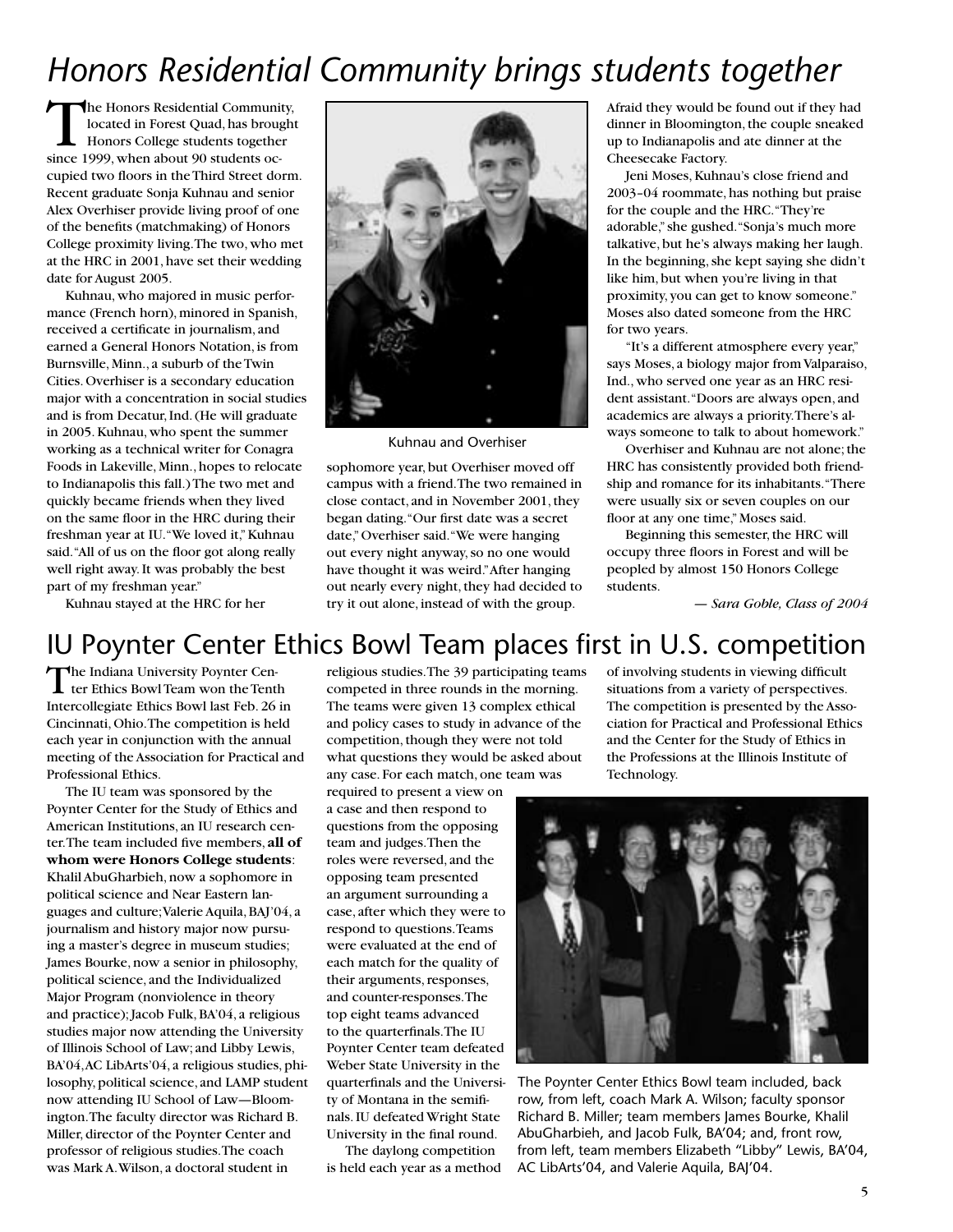## Alumni notebook

## 1970s

**Marissa B. Kaye**, BS'98, principal treasury accountant for Coca-Cola Co. in Atlanta, is the president of the IU Alumni Club of Atlanta. She can be reached at mkaye@na.ko.com.

**Gary M. Gaddis**, BA'79, PhD'84, MD'86, writes, "I have been serving as the Missouri Endowed Chair for Emergency Medicine since January 1999 at St. Luke's Hospital of Kansas City, one of the hospitals affiliated with the University of Missouri–Kansas City School of Medicine. My wife, Monica, and I will celebrate our 25th wedding anniversary this May and will send our oldest child to college this fall at the University of Miami." The Shawnee, Kan., resident can be reached at garmongad@aol.com.

#### 1980s

**Elizabeth A. Ellis**, BA'81, MSEd'83, was honored with the Bishop Chatard Achievement Award Medal of Honor for her loyalty to Bishop Chatard High School in Indianapolis and for her dedication to educating today's youth. She can be reached at ellis@in.net.

**Janet B. Croft**, BA'82, MLS'83, has served as head of access services at the University of Oklahoma since 2001. Her first book, *War in the Works of J.R.R. Tolkien*, was published by Greenwood Press in March 2004, and she will be editing a collection of essays on the Lord of the Rings movies.

**David C. Feltner**, BM'82, conducted the Chamber Orchestra of Boston when it opened its 2003–04 season Sept. 21, 2003, in Jordan Hall. He can be reached at dcfeltner@aol. com.

**Lisa A. Patterson**, BS'83, MD'87, is trauma director at Baystate Medical Center in Springfield, Mass. She can be reached at lisa. patterson@bhs.org.

**David C. Whitmore Jr.**, BS'83, is launching the Connecticut branch of Buckman Buckman & Reid financial advisory business. He and his wife, Kathleen, live in Bethel, Conn., and can be reached at dwhitmore@snet.net.

**Richard Clements**, BA'86, MBA'88, is an associate professor of psychology at Valparaiso University in Valparaiso, Ind.

**Christopher A. Cokinos**,

BA'86, writes, "I am an assistant professor of English at Utah State University and editor of *Isotope*, a journal of literary nature and science writing." He lives in Logan, Utah, and can be reached at ccokinos@english.usu.edu.

**Sarah L. Burton**, BS'88, was promoted to chief financial officer with Relizon, a business process solutions provider in document management, billing, and relationship marketing. She previously worked 12 years for the Ohio Casualty Insurance Co. A resident of Fairfield, Ohio, she can be reached at sarah. burton@relizon.com.

**Joshua D. Bell**, ArtD'89, was honored on Oct. 31, 2003, with the Governor's Arts Award in Indianapolis. Two days prior, he released his most recent album, *Romance of the Violin*, a collection he said he would choose if he had limited music he could take to a deserted island. Bell lives in New York City.

**Jennifer C. Casey**, BA'89, moved from Boston to London and works as director of development and communications for the Courtauld Institute of Art and Somerset House on London's Strand. She can be reached at jcevans67@yahoo. com.

**Stephanie A. Gattman**, BA'89, was recently promoted to editorial page editor of *The Truth*, where she has been employed since graduating from IU. She and her husband, Steven, live in Granger, Ind., and have two sons. She can be reached at sgattman@etruth.com.

**Jeffrey G. Kagan**, BS'89, MBA'90, is director of marketing for Equity Office Properties Trust in Chicago. He is also in his 11th year as youth director of Oak Park Temple and serves on the board of directors for River North Chicago Dance Company. He can be reached at Jeffrey\_kagan@equityoffice.com.

**Julie B. Lane**, BA'89, writes, "In August, I entered the PhD program in journalism and mass communication at the University of Wisconsin–Madison." She can be reached at jlane@alumni.indiana.edu.

**T. Peige Wise**, BA'89, JD'92, BA'95, has joined the law firm of Howard & Howard in Bloomfield Hills, Mich. She specializes in intellectual property law and is reg-

**Visit us online! www.indiana.edu/~iubhonor** istered to practice before the U.S. Patent and Trademark Office.

### 1990s

**Kelley N. Coblentz Bautch**, BA'91, finished her first year as assistant professor of religious studies at St. Edward's University in Austin, Texas. She and her husband, Richard, celebrated the birth of their first child, James Bernard, on Nov. 24, 2002, and can be reached at kcoblent@bach.helios.nd.edu.

**Hilary H. Brandt**, BA'91, AC REE'91, writes, "I am at the State Department, where I use the Russian I learned at IU almost every day in my working with past exchange participants from eastern Europe and the former Soviet Union." The Washington, D.C., resident can be reached at hilary\_brandt@hotmail. com.

**Caroline (Murphy) DiMauro**, BA'91, and her husband, John S. DiMauro, BA'91, live in Cincinnati with their daughter, Isabella, and son, Sammy. Caroline is a labor and employment litigation attorney with a Cincinnati law firm, and John is a banker.

**Yale R. Levy**, C B St'91, BS'92, and his wife, Lauren, celebrated the birth of their second son, Matthew B. Levy, in November 2002. He lives in Columbus, Ohio, and can be reached at ylevy@popelevy.com.

**David E. Lundal**, BA'91, took a new position as regional information systems director at Sisters of St. Mary's Healthcare in Madison, Wis. He can be reached at lundald@msn. com.

**Robert H. Pockrass**, BA'91, became an associate editor at *NAS-CAR Winston Cup Scene* magazine in Charlotte, N.C., where he covers NASCAR races for the weekly newspaper. He previously worked for the *Daytona Beach News-Journal* for 12 years. He can be reached at bpocky@aol.com.

**Steven W. Thalheimer**, BA'91, married Andrea E. Rahe, BS'90, in June 2003 and took a honeymoon to Switzerland after moving into their new home in Lawrenceburg, Ind. He can be reached at sthalhei@svscom.net.

**Michael A. Behforouz**, BS'92, MD'96, is an ophthalmologist who recently opened a new practice, Center for Sight, in Carmel, Ind. He can be reached at Michael@caringforeyes.com.

**Kristin J. Ingersoll**, BA'92, MSEd'02, lives in Indianapolis and works at Eli Lilly as an instructional designer in the manufacturing plant. She can be reached at kji@lilly.com.

**Michael J. Mattler**, BA'92, writes, works as deputy chief counsel to U.S. Senate Foreign Relations Committee Chair Richard Lugar. He also represented the United States before the International Court of Justice in The Hague in a lawsuit brought against the United States in Iran. The court dismissed Iran's suit in a decision issued in November

**Howard N. Tarnoff**, BS'92, of Washington, D.C., was married to Robyn J. Miller, of Arlington, Va., in August 2003. He is a trial lawyer with the U.S. Consumer Product Safety Commission.

**Jennifer McDaniel Bauer**, BS'93, MIS'98, is the senior Web technologist for Activist Solutions. She can be reached at jenni@io. com.

In January 2003, **Angela J. Baurley**, BA'93, opened Affinity Financial Group, where she works as an independent contractor through Linsco/Private Ledger. The Tucson, Ariz., resident can be reached at abaurley@aol.com.

**Elizabeth A. Brandes**, BA'93, is assistant vice president of marketing services for Southwest Student Services. She writes, "I manage the national marketing efforts for the company out of our metro Phoenix, Ariz., office." The Chandler, Ariz., resident can be reached at ebrandes@sssc.com.

**Ryan W. Carrell**, BS'93, and his wife, Deni, celebrated the birth of their first child, Jacob, on Aug. 18, 2003. Carrell is the director of relocation services for Carpenter GMAC Real Estate in Indianapolis and can be reached at rcarrell2@comcast. net.

**Melanie Street Harper**, BS'93, MS'97, MIS'97, of Peachtree City, Ga., and her husband, Douglas S. Harper, BS'91, MS'97, celebrated the birth of their son, Robert Michael Harper, on Aug. 23, 2003. Melanie works as a senior instructional designer for Intellinex in Peachtree City, and Doug works as a manager in business advisory training for Deloitte & Touche in Atlanta.

**Jill Mailander Lipien**, BA'93, and her husband, Dave, are living in Naperville, Ill. They recently visited Krakow, Poland, to celebrate Jill's sister-in-law's wedding, where she sang "Ave Maria" in an 800-year-old church. She works as an operations consultant for CNA Insurance in Chicago and can be reached at jillkarenm@hotmail.com.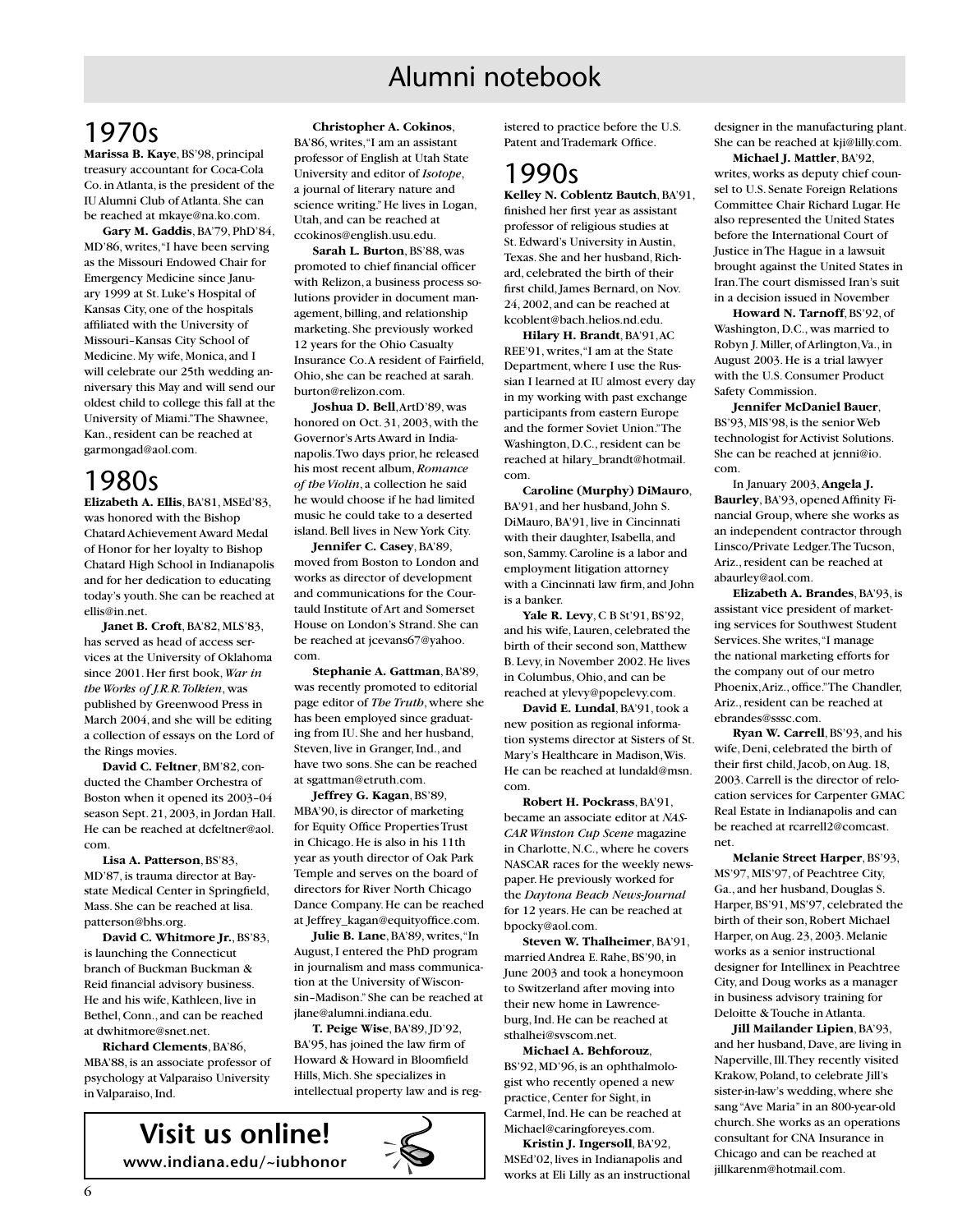**ElizaBeth A. Millett**, BA'93, was promoted to project director at Borshoff Johnson Matthews, a public relations and marketing communications firm in Indianapolis. The Fishers, Ind., resident can be reached at bethmillet@earthlink.net.

**Christine L. Robertson**, BM'94, is still busy in musical theater and is an active print model. She will be in Chicago while her husband, Jemmie, pursues his DM at Northwestern. She can be reached at hinotes4u@aol.com.

**Rebecca C. Rastetter**, BS'95, writes, "After completing my pediatric residency in June, including a chief year at Dayton Children's Medical Center, I have joined Loveland Pediatrics as a part-time physician employee. I also had my first child, a son, on June 2, 2003!" Rastetter lives in Cincinnati with her husband, Jonathan, and can be reached at rrastetter@hotmail.com.

**Karen Seeh**, BA'95, recently graduated with her MBA from the University of North Carolina at Chapel Hill and will be heading to Bulgaria for 14 months beginning in August 2004 as a volunteer consultant for the MBA Enterprise Corps–Volunteers for Economic Growth Alliance. She can be reached at Karen\_seeh@unc.edu.

**Timothy K. Babcock**, BA'96, AC FiS'96, writes, "We added to our family with the birth of our son, Miles, in March 2003." He lives in Bluffton, Ind., with his wife, Julia Madden Babcock, BA'96, and can be reached at ichabcock@onlyinternet.net

**Scott L. Baylin**, BS'96, became a partner in his dental practice, Leikin and Baylin Dental Care, in Catonsville, Md. He lives in Owings Mills, Md.

**Amy M. Kaplan**, BA'96, writes, "I work for the Denver Newspaper Agency planning a bicycle tour for 2,000 people called Ride the Rockies." She can be reached at akaplan@denverpost.com.

**Alan B. Burchardt**, BAJ'97, is a page designer for the *Kansas City Star*'s sports department and writes a weekly hockey feature. The Kansas City, Mo., resident can be reached at aburchar@alumni. indiana.edu.

**Carin A. Burmeister**, BAJ'97, writes, "I am a graphic designer for Clarian Health in Indianapolis. I also do freelance design in my spare time. I can be reached at caburmeister@excite.com."

**Matthew C. Curran**, BA'97, AC JSt'97, joined the Cincinnati law firm of Thompson Hine as an associate practicing in business litigation. He can be reached at mccurran44@hotmail.com.

## IU president visits Honors College

In the week before his April inauguration, IU President Adam Herbert engaged Honors Col-<br>Lege students from a wide range of disciplines in a lively discussion of the question, "What lege students from a wide range of disciplines in a lively discussion of the question, "What Should an Educated Person Know?" The program was part of a yearlong series of extracurricular programs on that central question that generated more questions, as well as varied answers. The conversation with Herbert included Charlie Nelms, vice president for institutional development and student affairs, and considerable comment on the responsibilities of education, on what educated people should and could do with their education.

The series opened in the fall with a keynote session that included Honors College Dean Karen Hanson; several veteran HC faculty, James Andrews, Austin Caswell, and Henry Remak; and faculty from a variety of fields, including Chris Anderson (communication and culture), Carolyn Calloway-Thomas (communication and culture), Michael Evans (journalism), Laura Ginger (business law), and Al Ruesink (biology). To jump start the discussion and the series, faculty members were distributed among teams of students that were challenged to answer general knowledge questions compiled by HC students Libby Lewis, a senior majoring in political science and an interdepartmental program in philosophy and religious studies who is now in law school at IU, and Laura Williams, a sophomore majoring in journalism and political science. Speed and strategy were the keys to the victory by Ruesink's team, and the quiz served its purpose of getting students and faculty involved in a discussion of the nature and purpose of undergraduate education.

Other programs in the series addressed

• the changing nature of undergraduate education at IU from the university's founding in 1820, when students were expected to take Greek, Latin, and geometry but could not major in history or business, through war times, tough times, and turbulent times to the present;

- what the doctors, business leaders, and politicians need to know about the world's religions;
- why Shakespeare is on everyone's list of great writers, and who else deserves a spot; and

• many other issues from the domestic (what we need to know about crime and punishment in the United States) to the international (how security experts try to make sense of conflicting information in an age of terror).

At a program led by members of IU's Ethics Bowl Team (which won the 2004 national championship!), students debated everyday ethical issues. On another evening, members of the deaf community and sign-language faculty gave students an opportunity to learn about deaf culture. Among the many distinguished visitors to campus who participated in other discussion programs sponsored by the Honors College were former astronaut and U.S. Sen. H.H. Schmitt; bioethicist LeRoy Walters; British international security expert Sir Timothy Garden; cyber security expert Seymour Goodman; former CNN Tokyo bureau chief Rebecca MacKinnon; former ambassador Ralph Earle; magician-turned mathematician Persi Diaconis; historian Darlene Clark Hine; choreographer and dance historian Millicent Hodson; and Jill Tarter, director of the Center for SETI (Search for Extraterrestrial Intelligence) Research.

#### **This year: Asking the tough questions**

The theme for Honors College extracurricular programming this year is "Asking the Tough Questions." What questions would you propose be asked? We welcome your ideas! Please send your response to hcextra@indiana.edu or to Honors College Extracurricular Programs, Indiana University, 324 N. Jordan Ave., Bloomington, IN 47405. Please also include your name, the year you received your undergraduate degree from IU, your major(s), and something about what you are doing now.

**Ashley T. Hinder**, BAJ'97, JD'01, is an attorney with Hume Smith Geddes Green & Simmon in Indianapolis and can be reached at ashleyhinder@hotmail.com.

**Catherine (Mallary) Deep**, BA'98, married her high school sweetheart, Matt Deep, on June 29, 2002. Now living in State College, Pa., she can be reached at catherinedeep@yahoo.com.

**Amy Judd**, BA'98, received an MS in communicative disorders from the University of Wisconsin–Madison in 2000. A resident

of Pittsburgh, she works as a speech-language pathologist at a school for children with cerebral palsy. She can be reached at amysilver50@hotmail.com.

**Mary Ann Hildegarde East**, BME'99, is the choral director at Marshall High School in Falls Church, Va., and is pursuing her master's degree in vocal performance and choral conducting at George Mason University. The Centreville, Va., resident can be reached at maryann@eastbrothers.com.

**Suzanne M. Godby**, BME'99,

teaches band and choir at Hauser Junior–Senior High School in Hope, Ind. She lives in Columbus, Ind., and can be reached at sgodby99@alumni.indiana.edu.

### 2000s

**Rachael J. Alonso**, BA'00, recently completed her master's of fine arts in creative nonfiction at the University of Alaska in Fairbanks.

**Sharla Charpentier**, BA'00, graduated from the University of Michigan Law School in May 2003 (*continued on back page*)